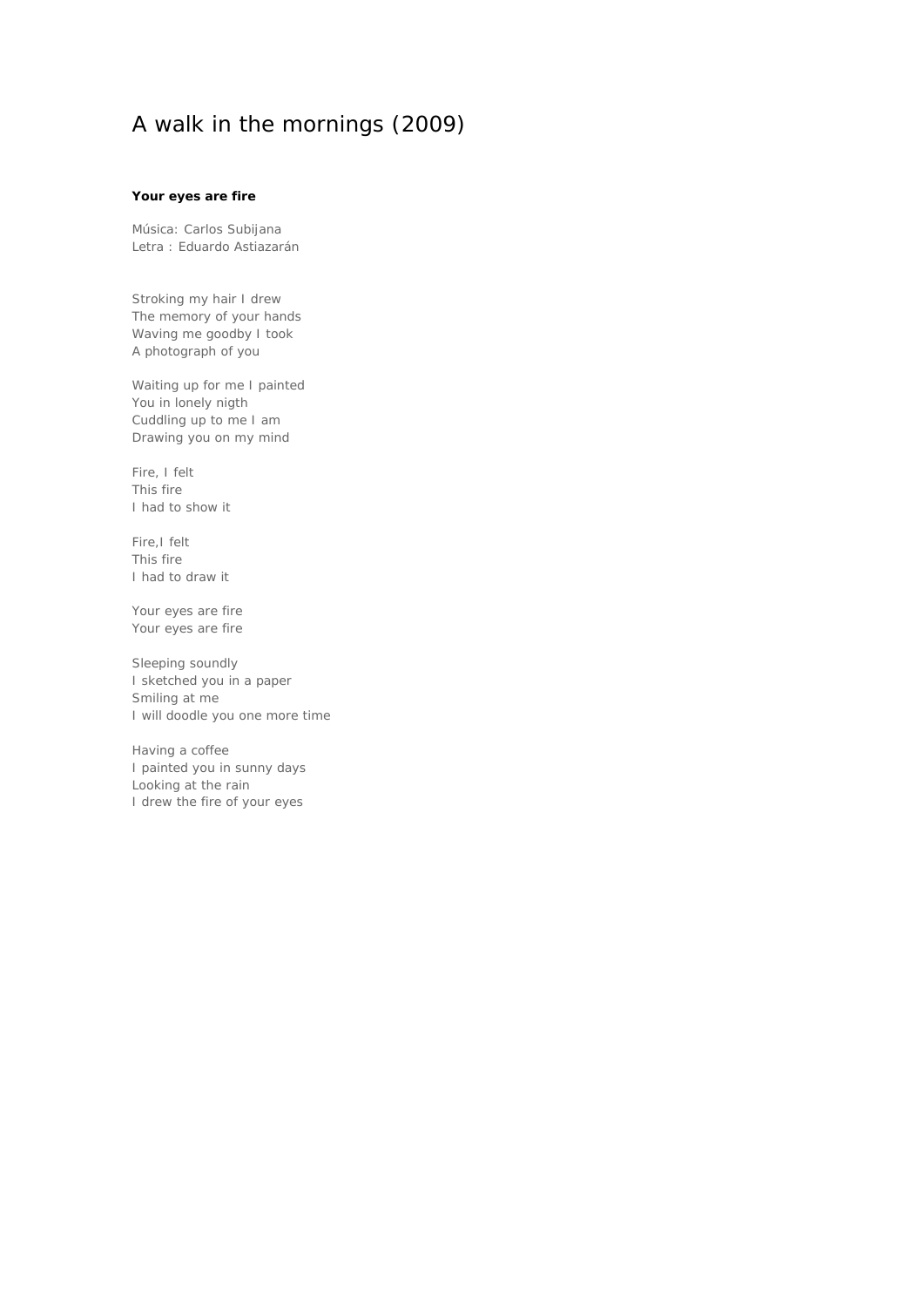## **Bye, bye, bye…**

Música : Carlos Subijana Letra : Eduardo Astiazarán

Bye,Bye,Bye Bye,Bye,Bye

You never said to me That this could be Took so long till I could see I was wrong To believe That is was true love Later on Finding out You were far from me

Bye,Bye,Bye Bye,Bye,Bye

Together everywhere All round the world Full of joy and happiness And never felling And never fering Ending up this way

All these days of emotion It so hard to forget Life was so easy going With you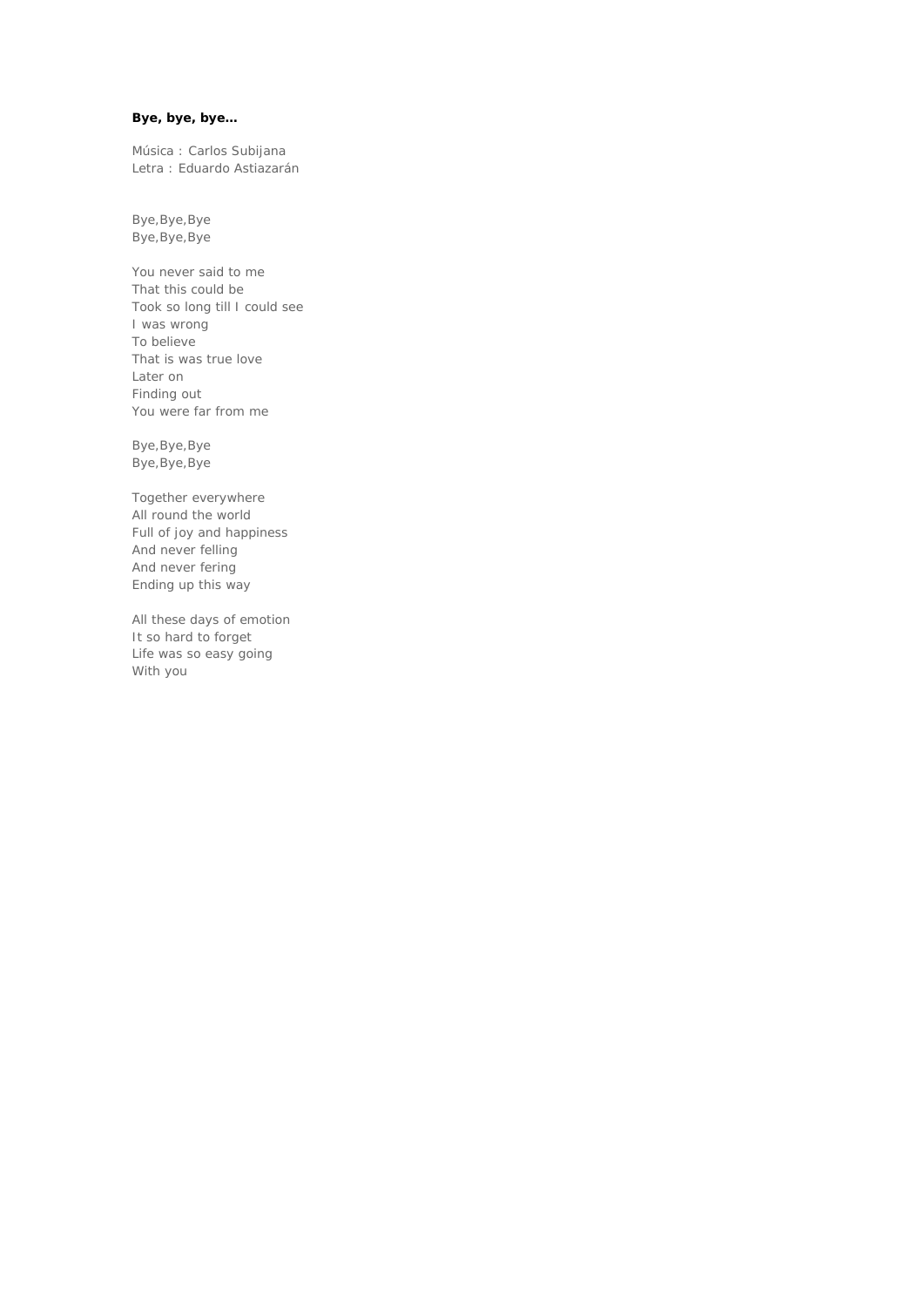## **Como a lo lejos**

Música y letra :Carlos Subijana

En aquel largo anochecer En ese pueblo donde abrí Mi corazón Jamás soñé

El sol llenaba mi ilusión Viendo junto a mi alrededor Inmenso azul Para los dos

Como al amanecer Noches blancas hallé Sentí

No podía pensar Qué todo aquello Fuese verdad

Como a lo lejos El cielo besa al mar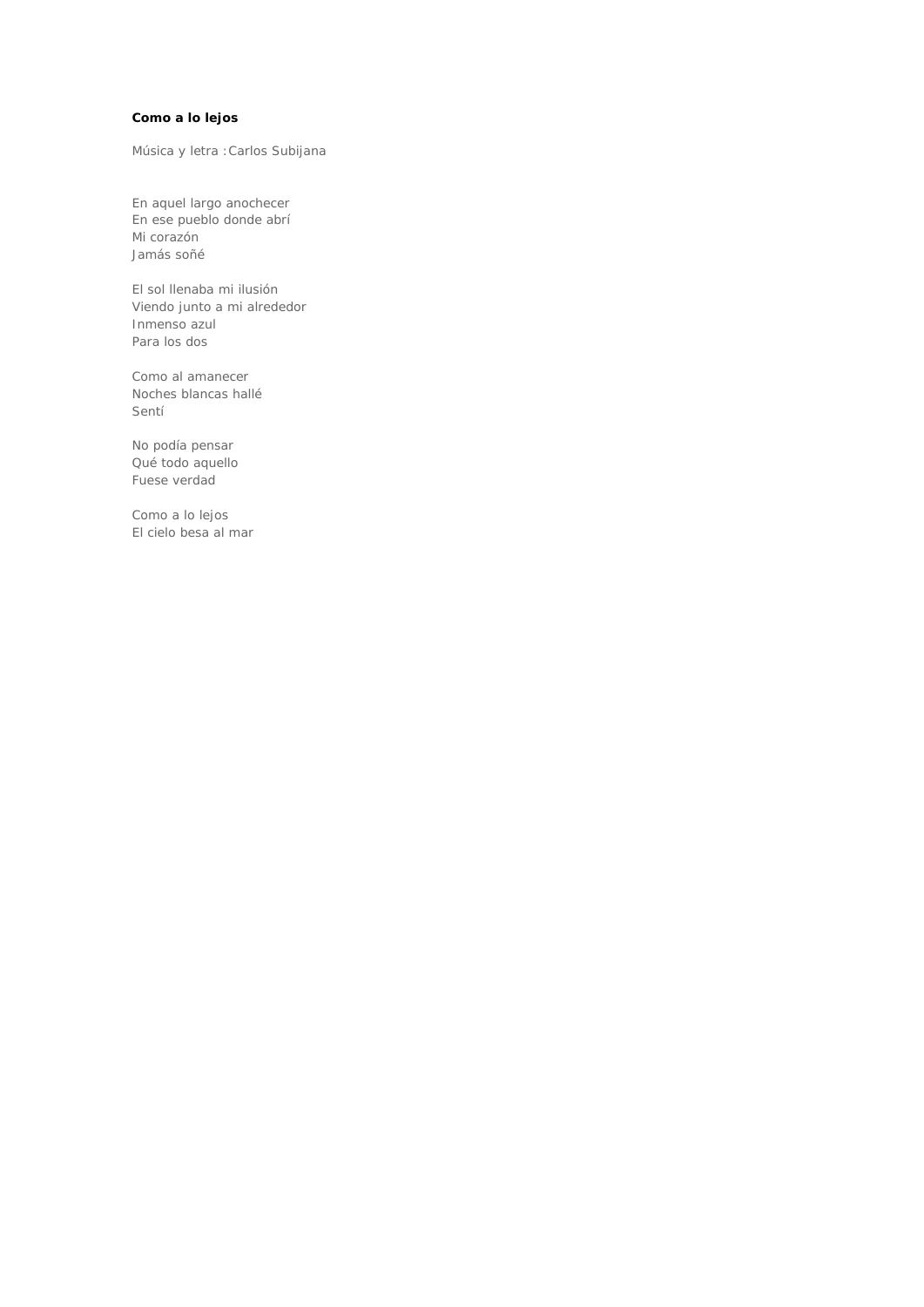### **I will run away**

Música : Carlos Subijana Letra : Eduardo Astiazarán

Where will I go Out of here I´m always out of the Situation but now My loneliness Is a funny odd game Where days fly past

What you can't see is less that What you can see I didn´t know Always there is a place May be one day I'll get to run away

Desperation while It's raining Just a chair in my room Everything is out of here But I didn´t know it There is a place,for getting old But I haven´t found it

Uh..............like a blackbird Uh..............like a blackbird

I will go away Like a blackbird You 'll find me in Fountain of life I will run away To another world I'll go out of here